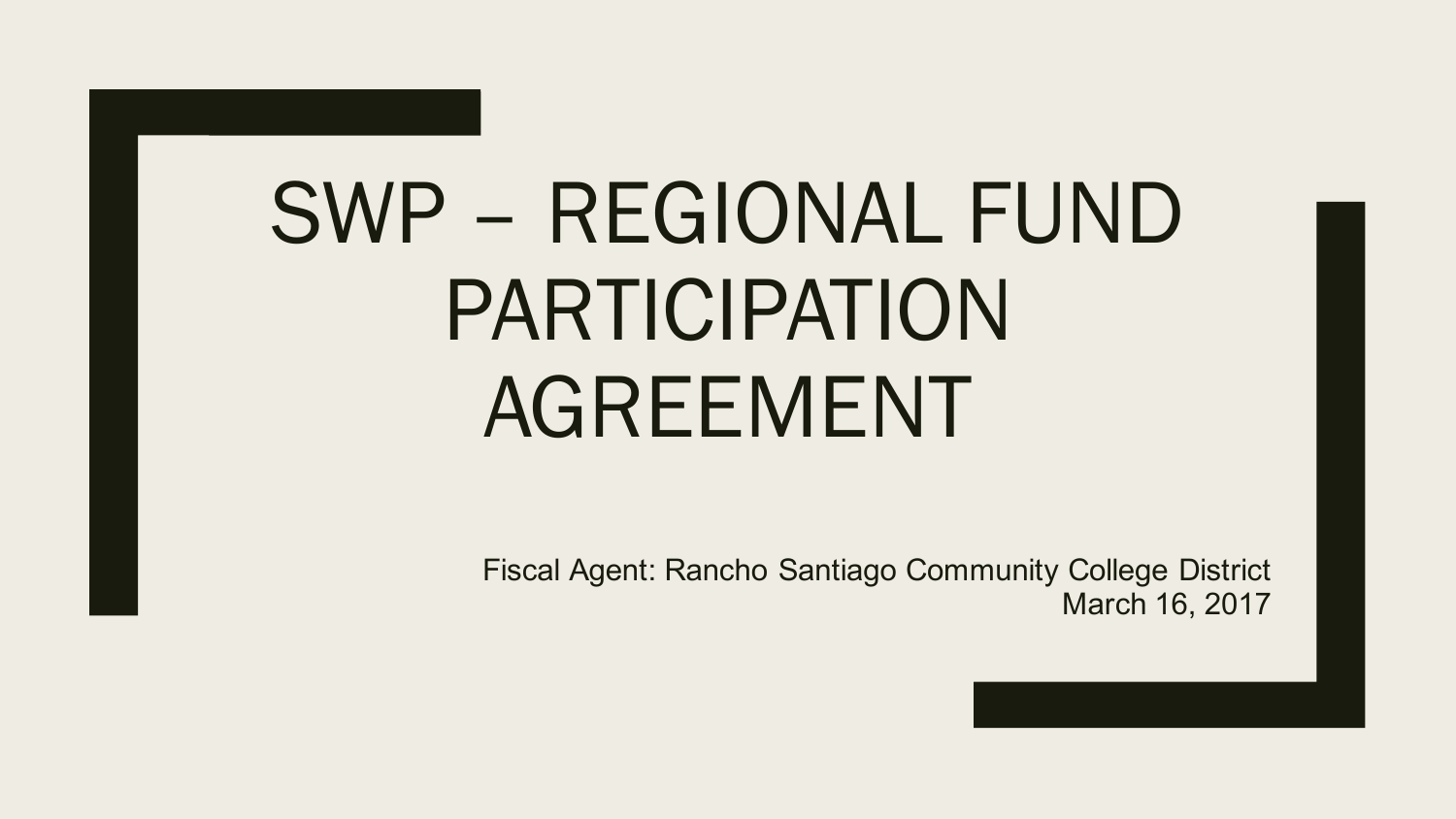#### Follow-up to questions from the FA Webinars on March  $6<sup>th</sup>$  and  $7<sup>th</sup>$  regarding the following...

- 1. Duplication
- 2. Use of SWP-Regional Funds for local, college-based projects
- 3. Participation in cross-sector/vertical sectors projects
- 4. Projects with no funding allocated to non-lead college partners
- 5. Allowable costs under SWP Regional Terms
- 6. Technical Review Process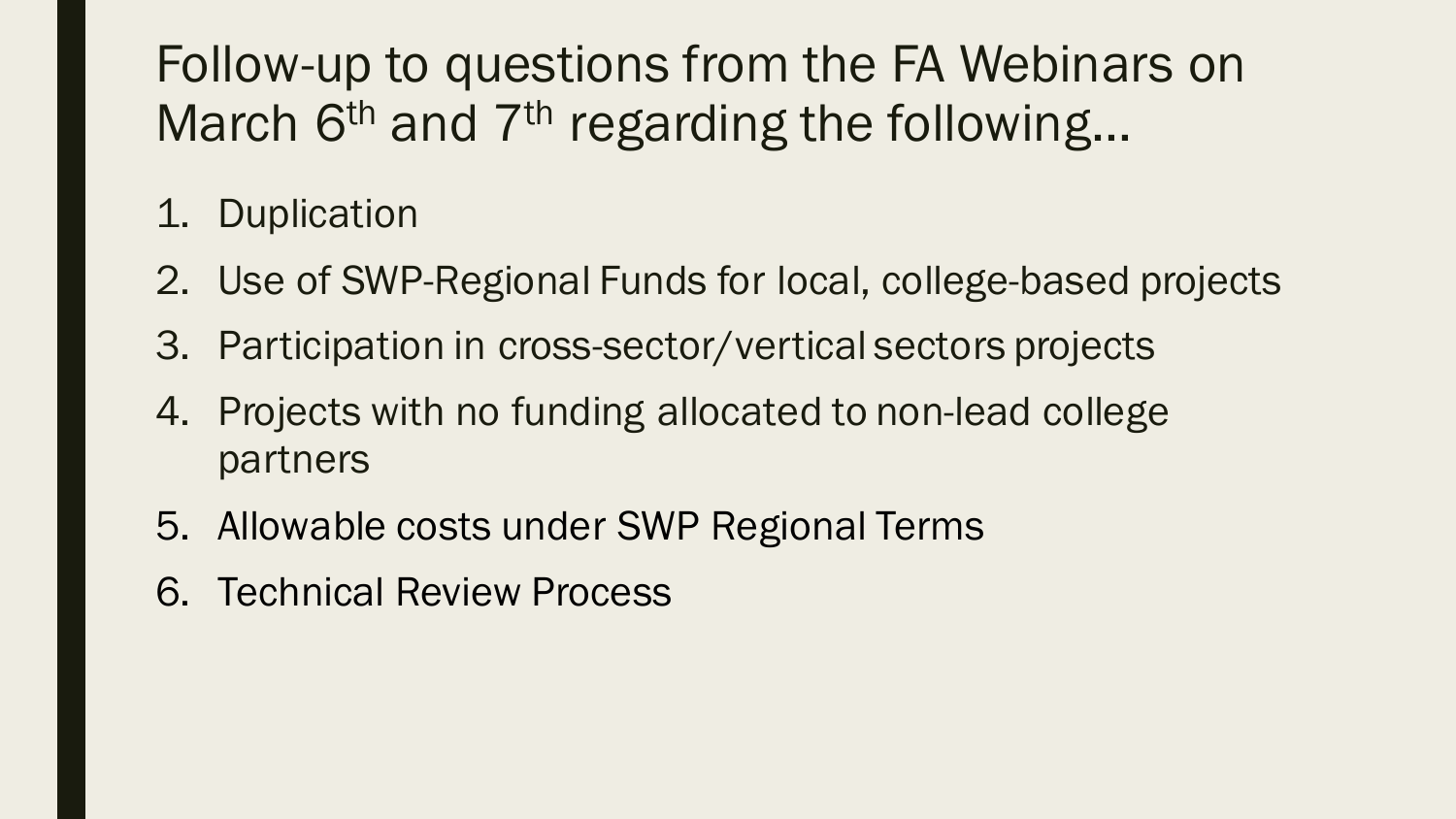#### 1. Duplication

- Guidance (Ex. C): Duplication of Effort: To avoid duplication of effort, activities funded under the Strong Workforce Program shall be informed by, aligned with, and expand upon the activities of existing workforce and education regional partnerships, including those partnership activities that pertain to regional planning efforts established pursuant to the federal Workforce Innovation and Opportunity Act (Public Law 113-128), adult education block grant consortia, and K-12 career technical education programs. [EC§88821(4)(d)]
- Example: There are multiple funding streams supporting CTE program development and pathways in the region—e.g., VTEA, CTE Transitions, Career Pathways Trust, WIOA, AEBG, SB1070, DSN In-Region Funds. Investment of SWP-Regional Funds should take into account work that has already been and is being done to build on and expand upon that work.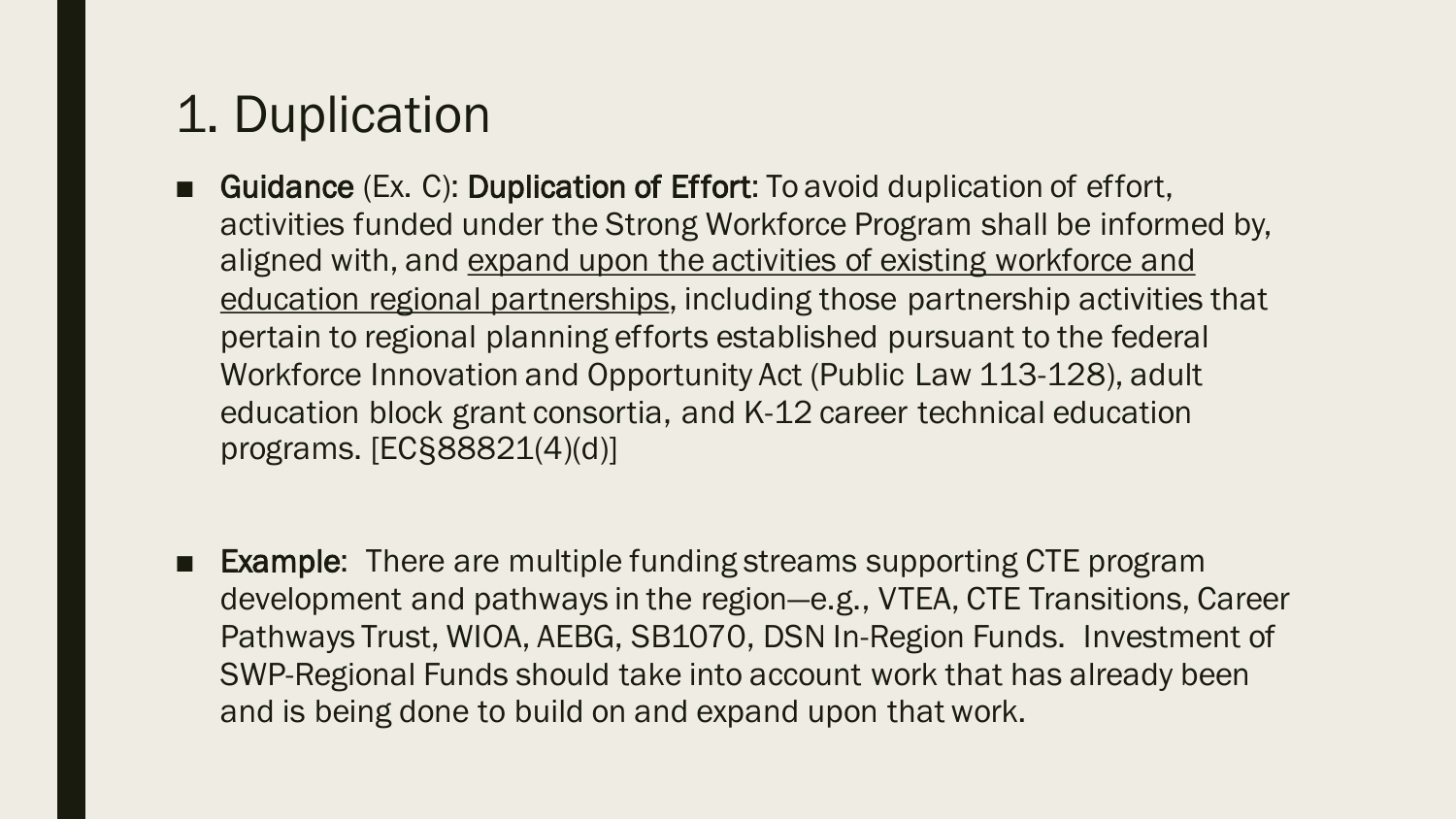#### 2. Use of SWP-Regional Funds

- Guidance from the Chancellor's Office on the process to allocate SWP-Regional Funds and the use of those funds.
	- SWP Regional Fund allocations must occur through a collaborative process where the region reviews and prioritizes project requests and agrees to allocate funds to projects.
	- A project submitted for review may be a local, college-based project. If the region agrees to allocate funds to that local project, then it meets the requirement of a regionally prioritized project.
	- The process for prioritization is collaborative, and the regional priorities that emerge from that process are what guides the funding.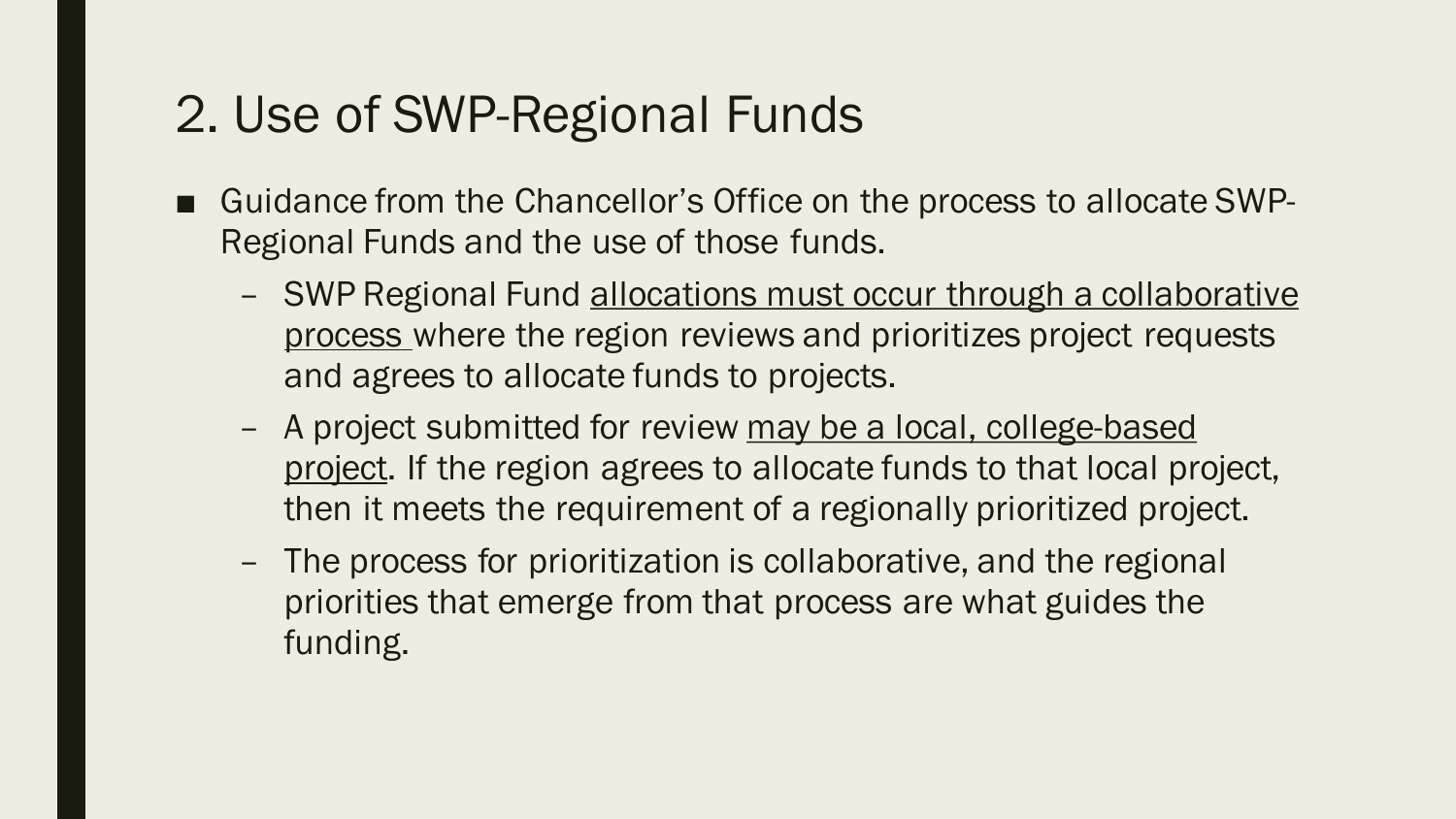#### 3. Participation in Cross Sector/Vertical Sector **Projects**

- The Participation Agreement with each college will include the specific work of that college on a Project.
- The college should list all of the projects it will be involved in on its Participation Agreement Summary Sheet, including funded and unfunded involvement in a project.
- If the college is a lead, it would indicate that on the Summary Form, and include the costs and activities associated with serving as the lead on its Budget Detail and Work Plan forms.
- Non-lead partner colleges would list their costs and activities for involvement in the project on their own Participation Agreement forms.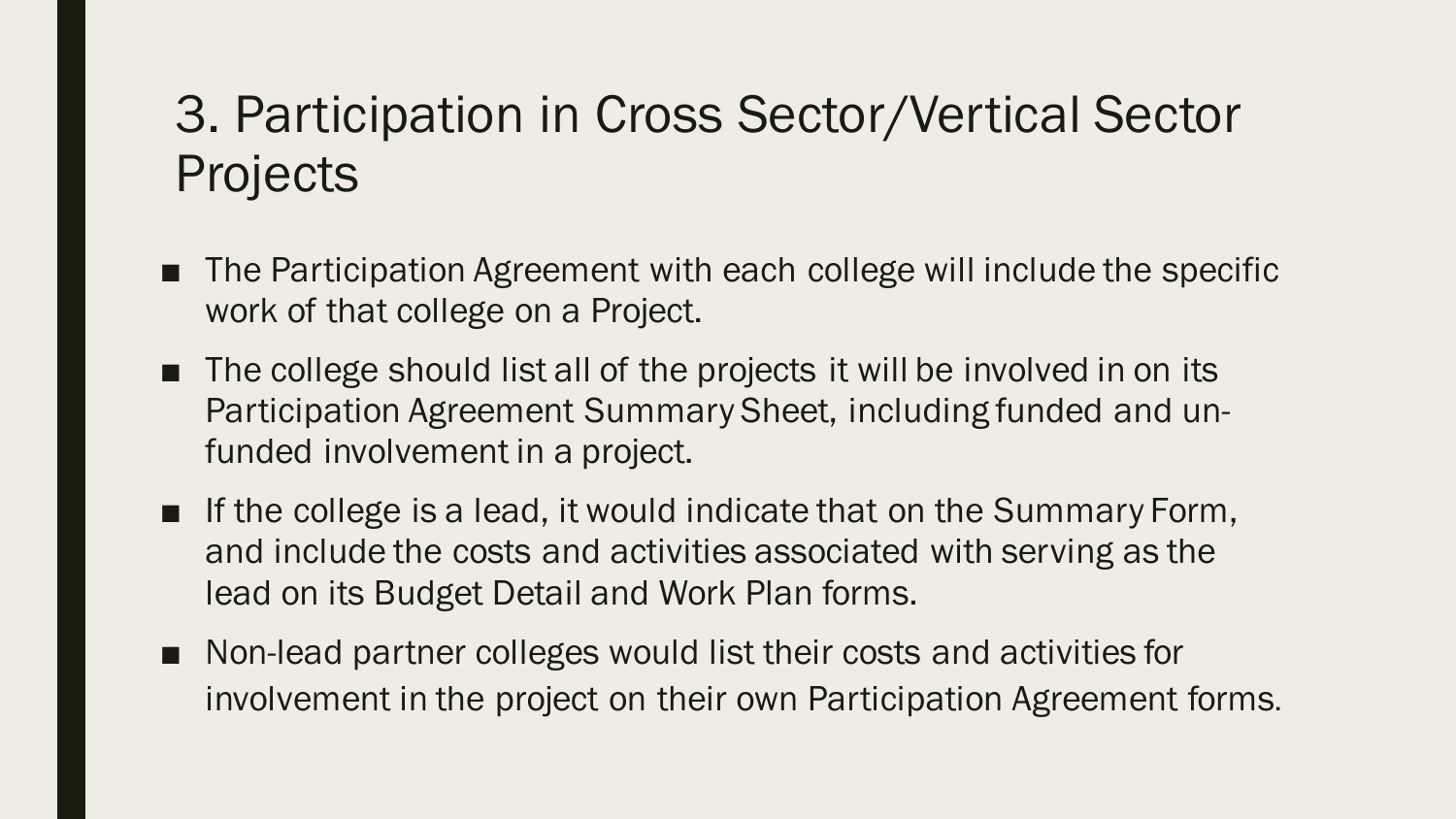#### 4. Projects with no funds allocated to non-lead college partners

- Some projects will involve non-lead colleges in minimal participation that will not require funding.
	- *In such cases, the college should list the project on the Summary Sheet with a brief statement of the nature of its participation. The college would not complete a Budget Detail or Work Plan if they are not receiving an allocation of funds.*
- The rationale for adding un-funded projects to a college's Summary Sheet is to ensure that the expectation for participation, even at a low level, is visible and documented. This helps during staffing transitions, ensures senior leadership is aware of the project and the college's involvement, and enables the Fiscal Agent to provide descriptive reports on the projects to the Chancellor's Office.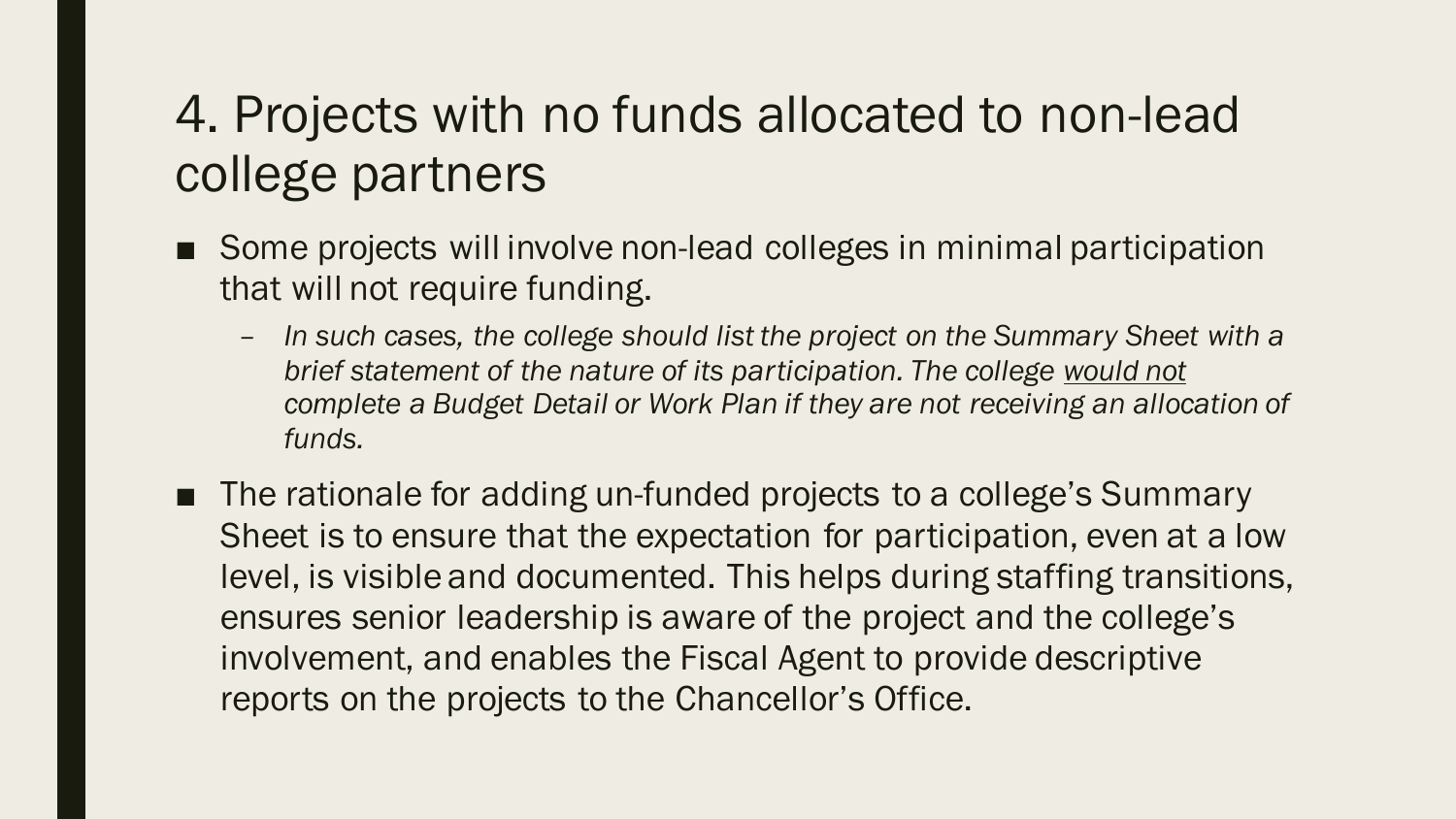#### 4. (cont.) Projects with no funds allocated to non-lead college partners

- To clarify the role and responsibility of colleges that are not receiving funds the following statement will be added to the bottom of the Participation Agreement Summary Sheet:
	- *"NOTE: Where a college's participation in a project does not include a funding allocation, that college's liability shall be limited to the description of participation provided on the summary sheet and shall not be responsible for the expenditures or operations of other colleges involved in the project. Where a college is receiving a funding allocation, the college shall be responsible for the work plan and related expenditures included in its Participation Agreement and shall not be liable for the expenditures or activities of other colleges in the project."*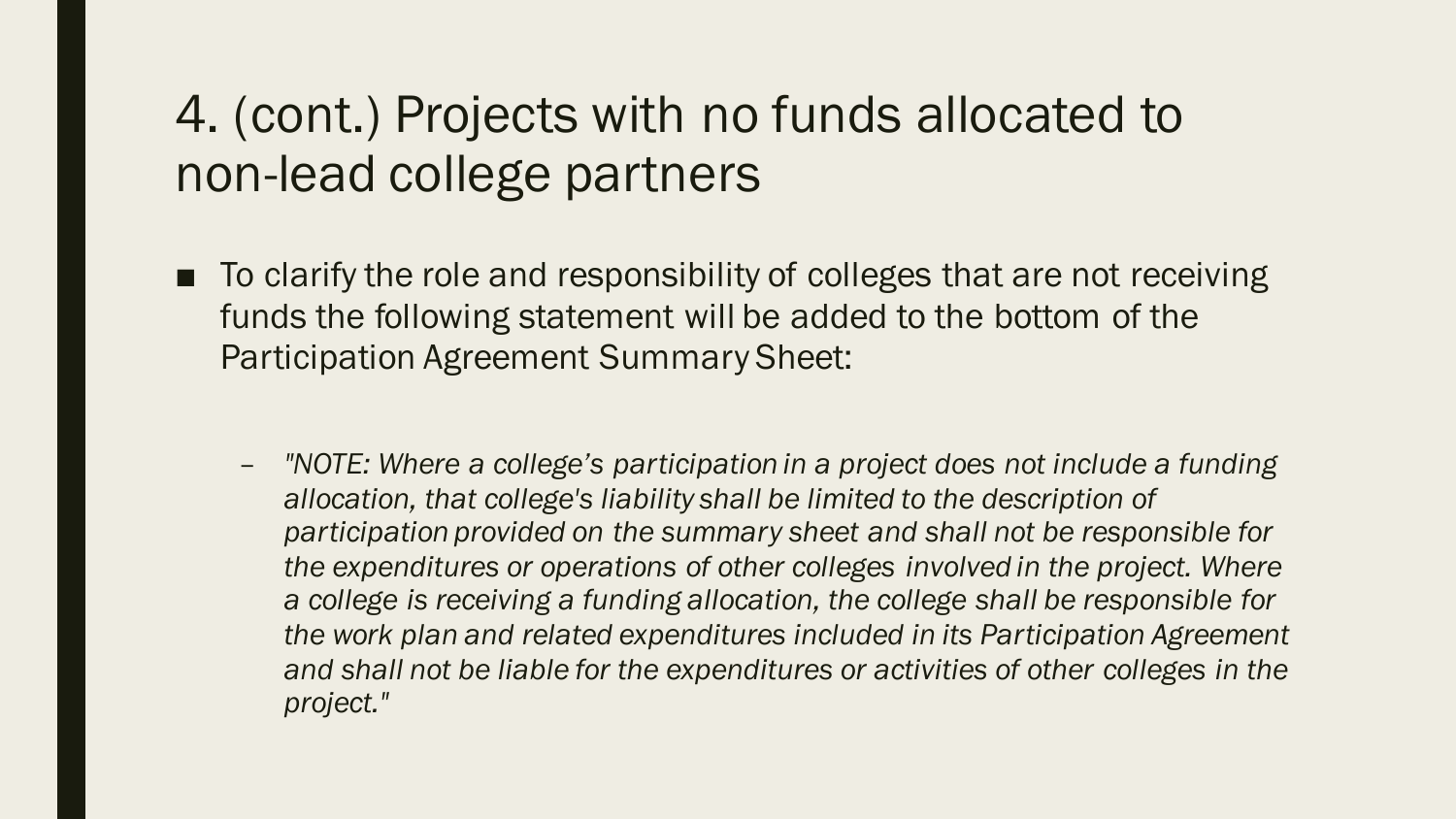#### 5. Guidance on Allowable Costs using SWP Regional Funds

- Costs are reasonable, e.g., meet the "front-page of the newspaper test"
	- *Food costs would meet the reasonable test through documentation that substantiates that the costs support CTE work: i.e., a meeting agenda and sign-in sheet.*
- Funding CTE Only: Funds expended must show a direct benefit to the requirements of the Strong Workforce Program outcomes of increasing the number of quality students or programs in CTE courses programs and pathways and addressing the commendations of the Strong Workforce Task Force. [*EC§88824(d)(5)(A-C)]*
- Un-Allowable Activities: entertainment, alcoholic beverages, contingency (rainy day funds), goods and services for personal use, lobbying, contributions or donations, fund raising or investment costs, indirect.
- Strong Workforce Guidance Memo:

http://extranet.cccco.edu/Portals/1/WED/SWP/Guidelines\_Reasonable%20Standa rds\_final09-14.pdf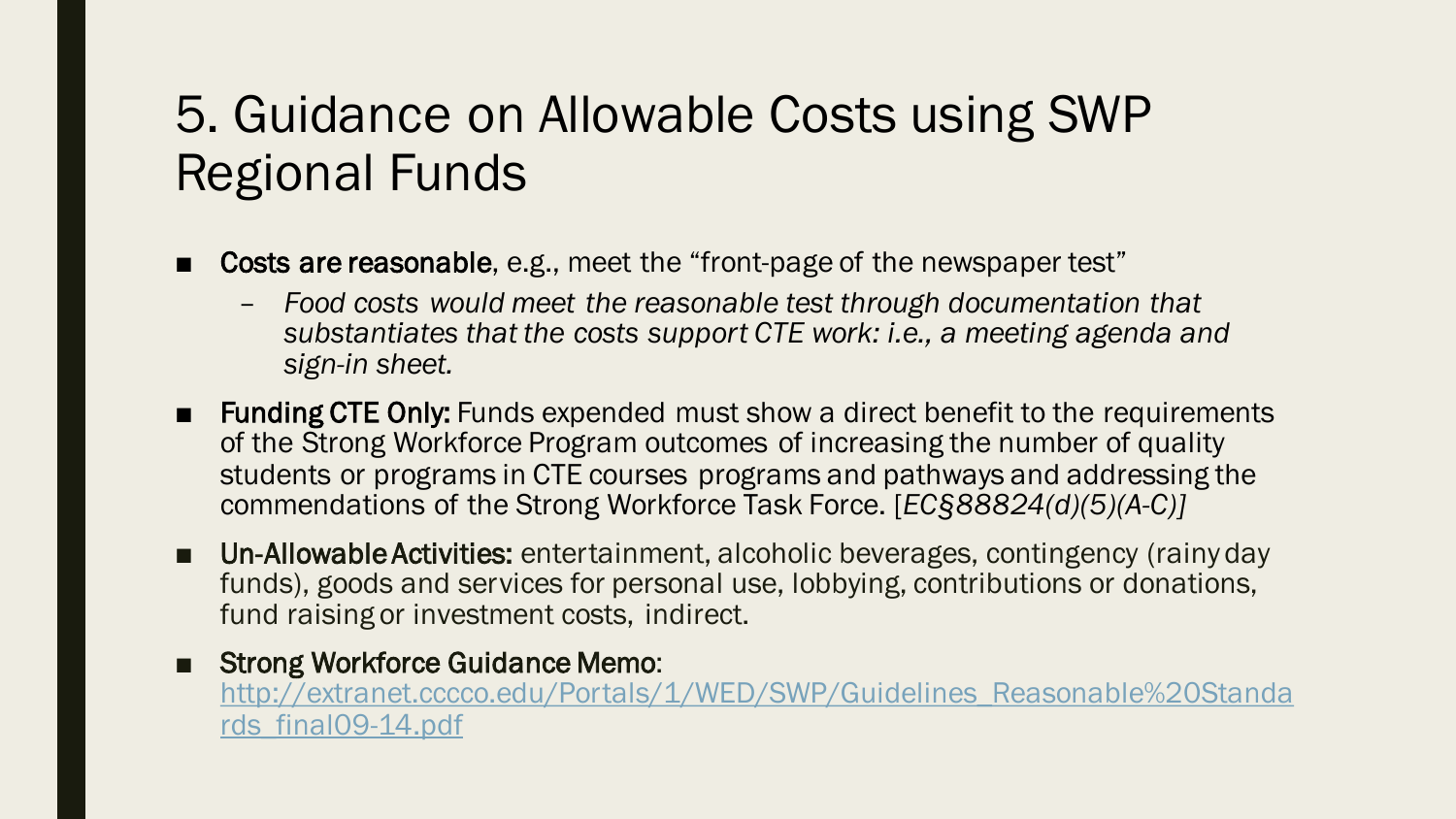## 6. Purpose of the Technical Review Process

Ensure that the Participation Agreements meet SWP Guidelines and Enable the Fiscal Agent to Fulfill Its Compliance Function as determined by CCCCO.

- § Regionally prioritized projects: on the Summary Sheet colleges identify projects that were included in the Regional Plan.
- Fund allocations: track project allocations per college and determine the total funds allocated to a project; compare with Regional Plans' project allocations to ensure alignment.
- Measurable Outcomes: the Work Plan is complete and aligns with the budget.
- The Participation Agreement forms are complete.
- **Review for unallowable costs.**
- **Labor Market Information: already addressed through the Regional Planning process** facilitated by the LA/OC Regional Chairs.